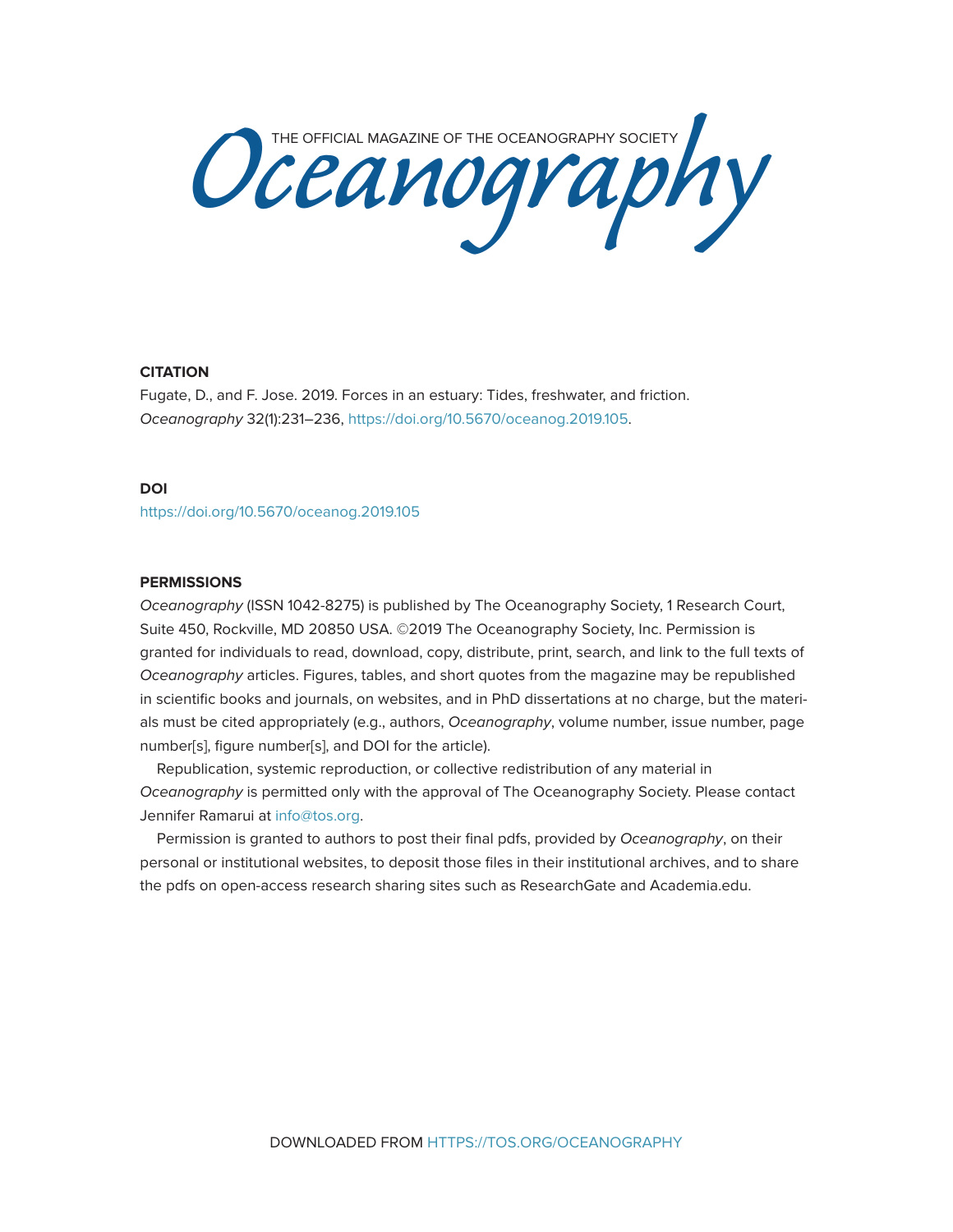# **FORCES IN AN ESTUARY Tides, Freshwater, and Friction**

**By David Fugate and Felix Jose**

# **PURPOSE OF ACTIVITY**

The goal of this activity is to help environmental science students understand and compare hydrodynamic forces in an actual estuary. The interplay of physical forces in an estuary determines the currents and the amounts of mixing and stratification within the water column. The currents, in turn, are an important control on the distribution of phytoplankton, which form the base of the food web, and suspended sediments, which contain nutrients and pollutants. During this activity, students estimate the relative strengths of the key forces in an estuary, the barotropic and baroclinic pressure gradients, and friction. In addition, students estimate how these values change during flood and ebb and spring and neap tidal phases.

Another purpose of this activity is to provide students with experience in analyzing data using spreadsheets, in organizing and collaborating within a fieldwork team, and in producing a scientific report.

## **AUDIENCE**

This field experiment was designed for an intermediate- to upper-level Introduction to Physical Oceanography class and is also appropriate for upper-level undergraduates or graduate students in marine or environmental studies.

# **TIME REQUIRED**

In this activity, the class is split into four groups, each of which participates in a separate two- to three-hour field trip. In addition, the entire class meets for two two-hour class periods that involve analyses and syntheses, though this portion may be assigned as homework.

## **BACKGROUND**

Estuaries are crucial environments for many aquatic species. Over 70% of commercial fish and shellfish utilize estuaries as spawning grounds and nurseries (US EPA, 1992), and these organisms depend directly and indirectly on estuarine currents and water-column mixing. Variations in currents and mixing in an estuary are critical to determining the transport of phytoplankton, sediment, pollutants, and nutrients, as well as the flux of  $O<sub>2</sub>$ , CO<sub>2</sub>, and other materials vertically and horizontally, through the estuary. Currents and mixing also help determine the location

and strength of the estuarine turbidity maximum (ETM), which in many estuaries is an important habitat for phytoplankton and juvenile and larval fish (e.g., North and Houde, 2003).

Currents and mixing in an estuary are determined by the interaction of tides and freshwater discharge, as well as the estuary's geometry. A variety of mechanisms form subtidal currents, but for this activity we investigate the forces causing density-driven residual currents, which are often associated with salt wedge, partially mixed, and well-mixed estuarine types (Figure 1a–c). Other estuary types, such as fjord and inverse, are also recognized.



**FIGURE 1.** Diagrams of estuarine types and combinations of barotropic and baroclinic pressure gradients. Blue contours show isohalines. (a) Salt wedge. (b) Partially mixed (c) Well mixed. (d) Net forces in a partially mixed estuary.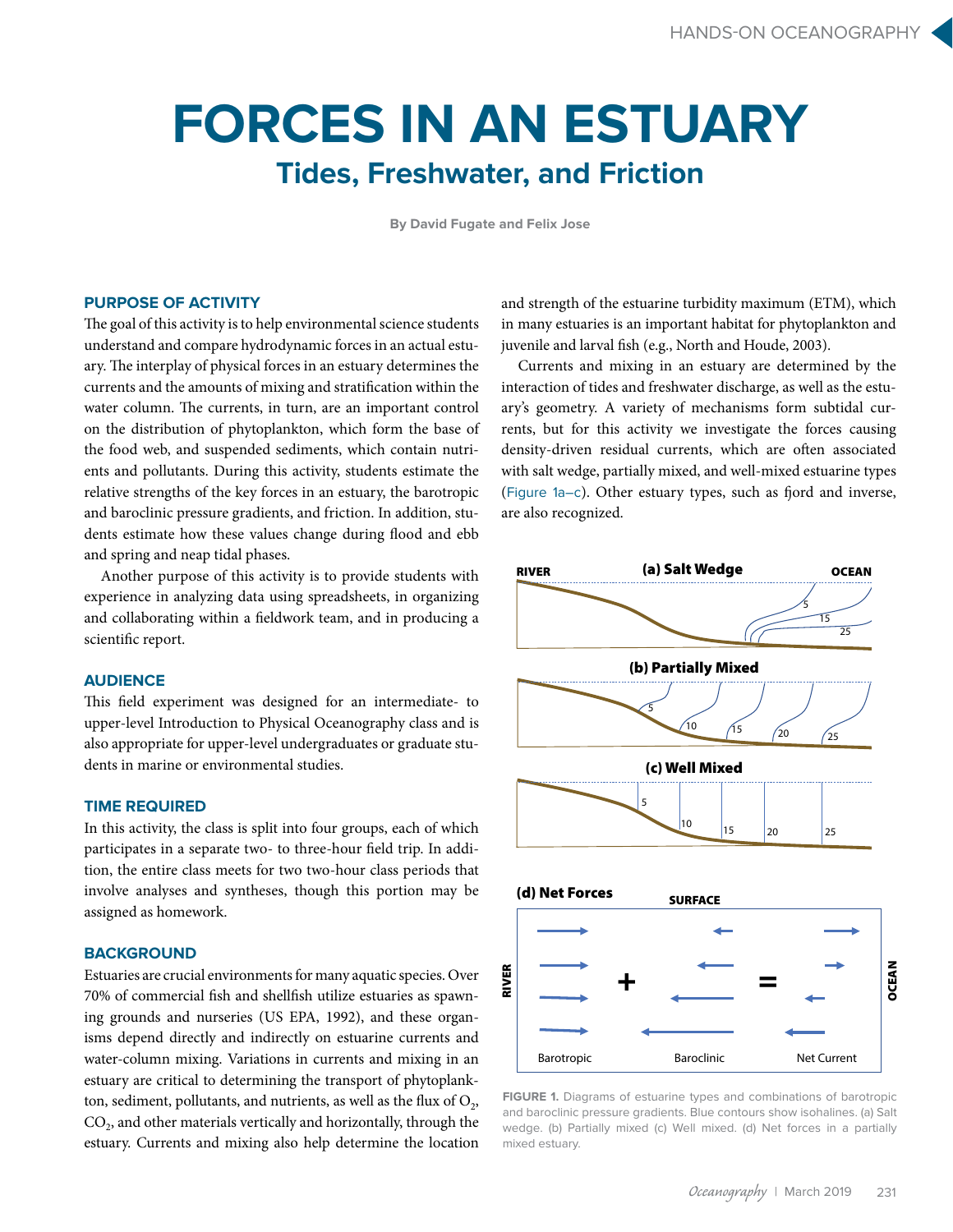The physical forces that dominate tidal and subtidal currents in most small estuaries are barotropic and baroclinic pressure gradients and bottom friction (e.g., Friedrichs and Aubrey, 1988; Geyer et al., 2000). Wind can also be an important factor (e.g., Scully et al., 2005; Wong and Moses-Hall, 1998), but is not addressed in this activity other than to make simple observations of wind strength and direction and to speculate about how they may affect our conclusions. Depending on the time and length scales of the physical properties, the Coriolis force may be relevant in some sections of larger estuaries such as Chesapeake Bay, but can be neglected in smaller estuaries. Advanced students may want to test whether the Coriolis force can be neglected in their estuary by researching and evaluating the Rossby number. The main analysis for this exercise is a very basic approach that treats the problem as a vertically averaged balance between acceleration, friction, and the pressure gradients. Nevertheless, it is a good starting point for students interested in learning about the play of forces in an estuary and is relatively easy to measure. The terms used to calculate these quantities are from the depth-averaged shallow water equations of momentum.

## **Friction Force**

As water moves in an estuary, resistance from the bottom opposes the flow in the form of friction. Though the dynamics of friction in the bottom boundary layer can be complicated, we can get a reasonably good estimate of the degree of friction by using a simple quadratic drag formulation and vertically averaging over the water column:

$$
Friction from the bottom = -\frac{C_D u |u|}{H}, \qquad (1)
$$

where  $u$  is the along channel current,  $C_D$  is the drag coefficient (set to a typical value for muddy estuaries of 0.003; e.g., Dyer, 1986; Trowbridge et al., 1999; Winterwerp and Wang, 2013), and *H* is the water depth. The value for  $u$  is conventionally the current speed one meter above the bottom, but in practice in shallow estuaries, the vertically averaged currents are often used (e.g., Li et al., 2004; Traynum and Styles, 2007).

## **Baroclinic Pressure Gradient Force**

Horizontal differences in water density create a baroclinic pressure gradient that increases with depth in the water column (Figure 1d). Along a partially mixed estuary, the water is denser near the ocean at the saltier mouth of the estuary and least dense at the fresher head of the estuary. Combined with the barotropic pressure gradient (see below), this creates a two layered subtidal (i.e., tidally averaged) current in which saltier water moves up the estuary from the ocean at the bottom, and fresher water moves toward the ocean at the surface (Figure 1d). This residual current is not observable from shore or a boat. Instead, only the much stronger instantaneous flood and ebb currents can be observed.

Imagine a parcel of water near the bottom that moves upstream with the flood current for 10 km. During the subsequent ebb, the parcel of water may move downstream only 9.9 km. After many tidal cycles of moving up 10 km and moving back only 9.9 km, the net movement of the water parcel is upstream. This subtidal, or residual, current can be measured by tidally averaging time series of flow measurements. While the measurement of these currents is beyond the scope of this exercise, we will measure the force that causes them. It is also this current that is responsible for the classically formed ETM. At the upper extent of the salinity intrusion, the horizontal density gradient and its associated subtidal currents stop. This results in a near-bottom convergence of the landward-directed, densitydriven current and the seaward-directed freshwater discharge. At this location, suspended sediments and weakly swimming organisms can be trapped and focused, creating a region of high turbidity. The force due to the vertically averaged baroclinic pressure gradient is

Force due to baroclinic pressure gradient = 
$$
-H \frac{g}{\rho_0} \frac{\partial \rho_x}{\partial x}
$$
, (2)

where *H* is the mean water depth, *g* is the force of gravity (9.8 m s<sup>-2</sup>),  $\rho_0$  is the mean density of the water,  $\partial \rho_x$  is the horizontal difference in vertically averaged density, and ∂*x* is the distance along the estuary. Because of the relatively shallow depth of estuarine systems, pressure has a negligible effect on density. Students can then calculate the density of the water by measuring only the temperature and salinity. Instead of using the complex equation of state, students use a linear approximation that utilizes the thermohaline coefficients of expansion and contraction and ignores the effect of pressure. Densities can then be calculated using the equation

$$
\rho = 1,000 - 0.15 * (T - 10) + 0.78 * (S - 35),\tag{3}
$$

where  $\rho$  is the density in kg m<sup>-3</sup>, *T* is temperature in degrees centigrade, and *S* is salinity, and −0.15 and 0.78 are the thermohaline coefficients of expansion and contraction around 10°C and salinity of 35, respectively.

#### **Barotropic Pressure Gradient Force**

A slope in the sea surface creates barotropic pressure gradients. In estuaries, the slope is usually dominated by the differences in water height between the estuary and the open ocean caused by tides, but also includes a slope associated with the freshwater flow out of the estuary. The water is forced from higher pressure under the top of the slope to lower pressure regions where the water elevation is lower. The magnitude of this barotropic pressure gradient is the same at all depths in the water column (Figure 1d) and can be described as:

Force due to barotropic pressure gradient = 
$$
-g \frac{\partial \eta}{\partial x}
$$
, (4)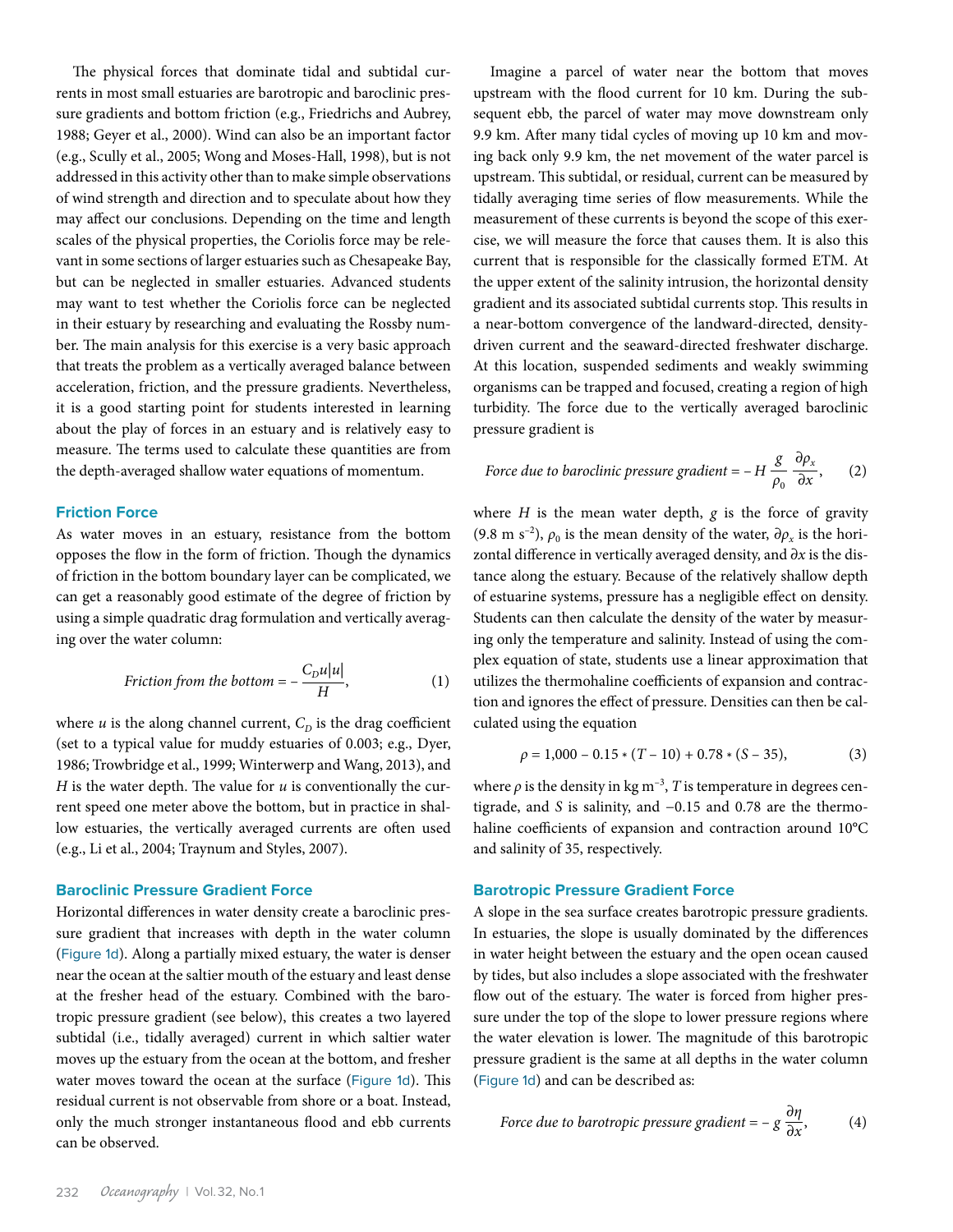where ∂*η* is the difference in height of the water column along the length, ∂*x*, of the estuary being measured. Surface slopes are particularly difficult to measure because of the very slight changes in elevation with distance and difficulties in establishing an equal geopotential reference level. Instead, we assume that the Coriolis effect is negligible in a small estuary and estimate the force due to surface slope using the force balance:

> Total Acceleration = Surface Slope force + Density Gradient force + Friction force.

After calculating acceleration (described below), the density gradient force, and the friction force, the barotropic force can be calculated by subtraction, and the difference in water elevation along the measured transect can also be calculated.

## **Total Acceleration**

An estimate of total acceleration is made by comparing the velocity measured at the beginning of each field trip with the last velocity measurement of that trip at a stationary site. The acceleration is the difference between the two velocities divided by the time interval between the measurements.

## **ACTIVITY**

This activity allows students to measure and compare the relative size of estuarine forces described above through gathering the appropriate data in the field. Like a game of tug-of-war, in which the opposing forces may be strong but the net movement of the knot in the middle may be small, subtidal currents may also be small. The measurement of the density differences along the estuary and the resulting baroclinic force provides evidence for this force, which is not easily observed by our senses. Students may be surprised at the small change in water elevation that can cause substantial tidal currents.

A secondary aspect of this activity is the experience and learning acquired through coordinating and organizing results in a team-based approach. Students find that a relatively simple field experiment requires much effort to coordinate data, provide quality checks, and check units, among other activities, with their team. This is the reality of much of scientific research, but students get little taste of it in traditional lecturebased science classes.

## **Materials**

- Small power boat such as skiff with depth meter and GPS
- Hand-held CTD (we use YSI Pro Plus) along with a weight to help the instrument sink to the bottom, if it is not provided
- Current meter (we use OTT MF Pro), or grapefruit drifters and stopwatch
- Spreadsheet software (MS Excel, or similar)
- High-frequency depth profiling CTD (we use a SBE 19plus; optional)
- Handheld anemometer (we use a Kestrel 1000; optional)
- Lead line or depth sounder if not available on boat

#### **Setup**

Instructors should first use the classroom to teach the concept of pressure and the relevant forces in an estuary from a qualitative and intuitive perspective. For example, most students have been in a swimming pool where, when diving to the bottom, their ears popped from the increased pressure due to the weight of the water above them. Barotropic pressure gradients are easily observed in a river moving down a mountain slope. Baroclinic pressure gradients can be observed in a tank that is separated into two sections, with freshwater and saltwater sides each dyed a different color. When the barrier is removed, the saltwater will be seen to move toward and under the freshwater region.

At the end of the topic lecture, students are introduced to the relevant terms of the momentum equations, which are shown to only be "shorthand" notation for what they have already learned qualitatively. In addition to expressing the relationships precisely, the terms allow us to quantify the pressure and forces (per unit mass). Students are given a few practice calculations and questions from some realistic examples, for example, contrasting the barotropic pressure gradient in an oceanic gyre with that from a tidal height gradient along an estuary.

Students are divided into four groups for their work both in the field and during the analysis and report writing. Our classes typically have about 36 students, so four groups provide enough students to accomplish the primary tasks should a few not be able to make the field trip. Each group attends only one of four field excursions (completed in two different days about a week apart) that are planned to provide for sampling during flood and ebb of both a neap and a spring tidal cycle. This sampling schedule then requires that the instructor be present for two days, and that each student attends only one two- to three-hour field trip. Students have pre-prepared log sheets that they bring with them. For more advanced classes, the students may be given the preparation of log sheets ahead of time as an exercise.

## **Fieldwork**

In the field, we establish one or two subgroups to be responsible for collecting current data (usually two students in a canoe for each subgroup), depending upon the number of students available, at one or two stationary sites. The sites are best positioned along relatively straight lengths of the estuary. The rest of the students perform a longitudinal transect with the skiff. At the stationary sites, the students measure the current velocity at regular intervals; about every 15 minutes usually works well. If a flow meter is available, they measure a vertical profile of velocity at near bottom (about 0.2 m above bottom), midlevel, and surface (about 0.2 m below surface) depths. This profile is taken in the center channel and in the shoal areas on both sides of the channel. If only a drifter (usually a grapefruit) is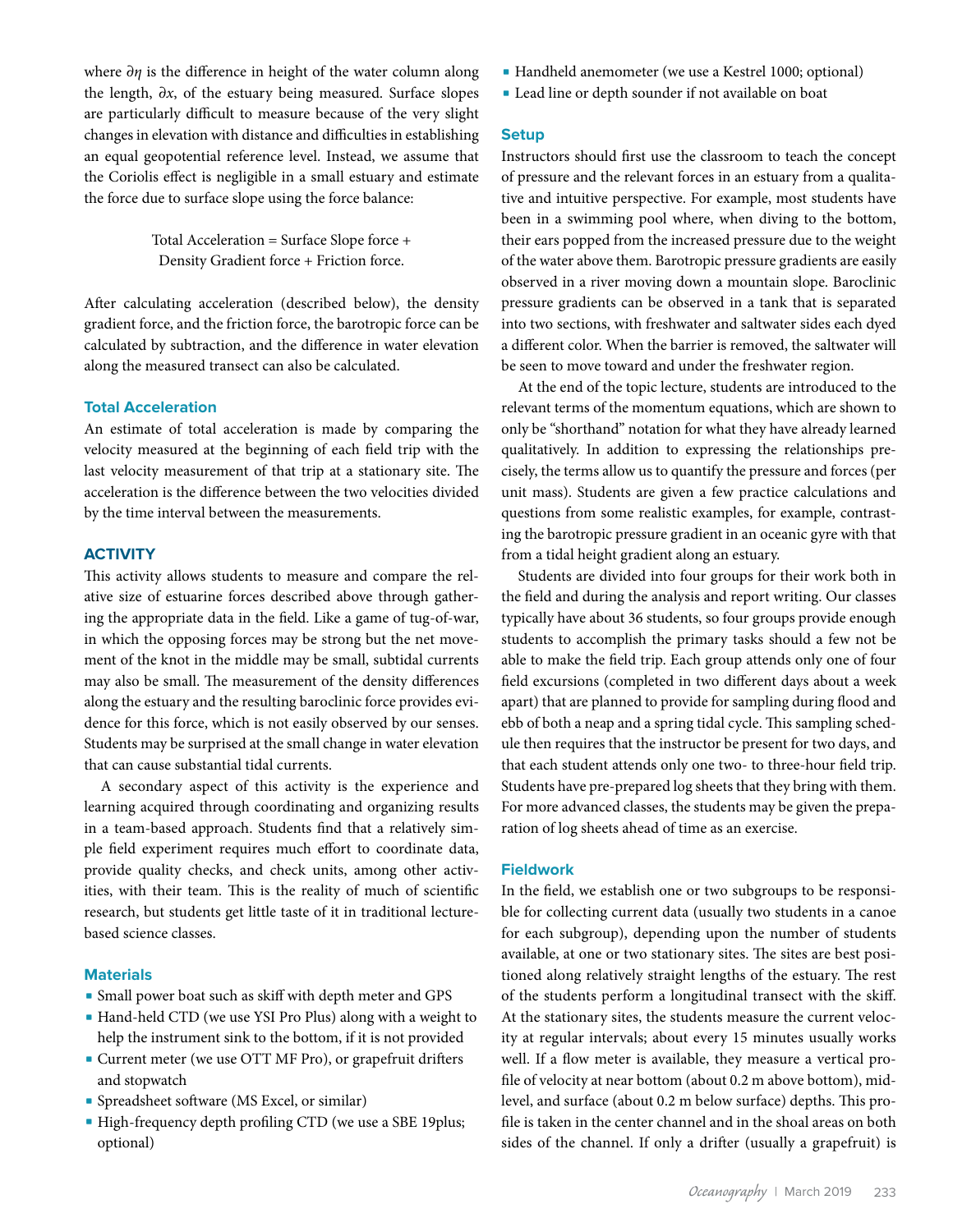

bStn #1: Southern end of Es Stn #2: Intrepid Waters Stn #3: North Fish Trap Bay Stn # 4: Mid Fish Trap Bay Stn # 6: Imperial River mouth<br>Stn # 7: Imperial River 2n # 5: South Fish Trap Bay

**FIGURE 2.** Site maps. (a) Location of Estero Bay (adapted from Florida Center for Instructional Technology), and (b) student example showing their sampling stations.

available, they measure surface currents using a stopwatch and GPS. The students usually measure out and mark a known distance and then time how long it takes the drifter to transit. The times and distances are adjusted for the relative speed of the current to get an accurate estimate of the velocity and to obtain multiple measurements over about one and a half hours for a semidiurnal tide.

The rest of the students on the motorized skiff measure temperature and salinity at the surface and near bottom at five to nine evenly spaced stations along the transect. The upstream location of the first transect station is where the water is nearly fresh. The downstream location is determined by the closest logistically available site near the ocean. Our downstream transects are located at the end of Fishtrap Bay, which opens into the southern portion of Estero Bay, Florida, about 3–4 km from the upstream transect (Figure 2). During the dry season, salinity reaches farther up the estuary and requires more stations than during the wet season. At each station, the students record latitude and longitude, depth, surface and bottom temperature, and salinity (Figure 3). The students log the data onto their prepared data sheets.

## **Analysis and Report**

Each of the four groups writes a collaborative report that includes the measurements and analyses of the data that they collected. The analysis and plot generation are usually done with Microsoft Excel software, although we allow them to use whatever software they prefer. The students are also provided with the results from the other groups so that they can make comparisons over tidal phases. Within the groups, students choose roles for themselves according to the instructions:



**FIGURE 3.** Students near the bow are measuring temperature and salinity with a YSI Pro Plus hand-held CTD. Near the stern, students are measuring the current speed with an OTT MF Pro. A student in the middle is measuring wind speed with a Kestrel 1000. The other students are logging data from the instruments, or GPS coordinates and depth measurements from the boat console. *Photo credit: FGCU photographer James Greco*

"Each student will take on one or more of the following roles: raw data preparation, data analysis and interpretation, background information writer, liaison to collaborate with other groups and to coordinate efforts within their own group, first draft writers (more than one), proofers and editors (more than one), and figure editors (legends, captions). Remember, ultimately you will be working together. If you are finished with one of your tasks, or waiting, volunteer to help with something else. At the end of the project, you will fill out peer assessment forms."

Learning to work together is an important aspect of this activity, and a skill that students will need if they pursue careers in science. The peer assessment helps provide incentive for the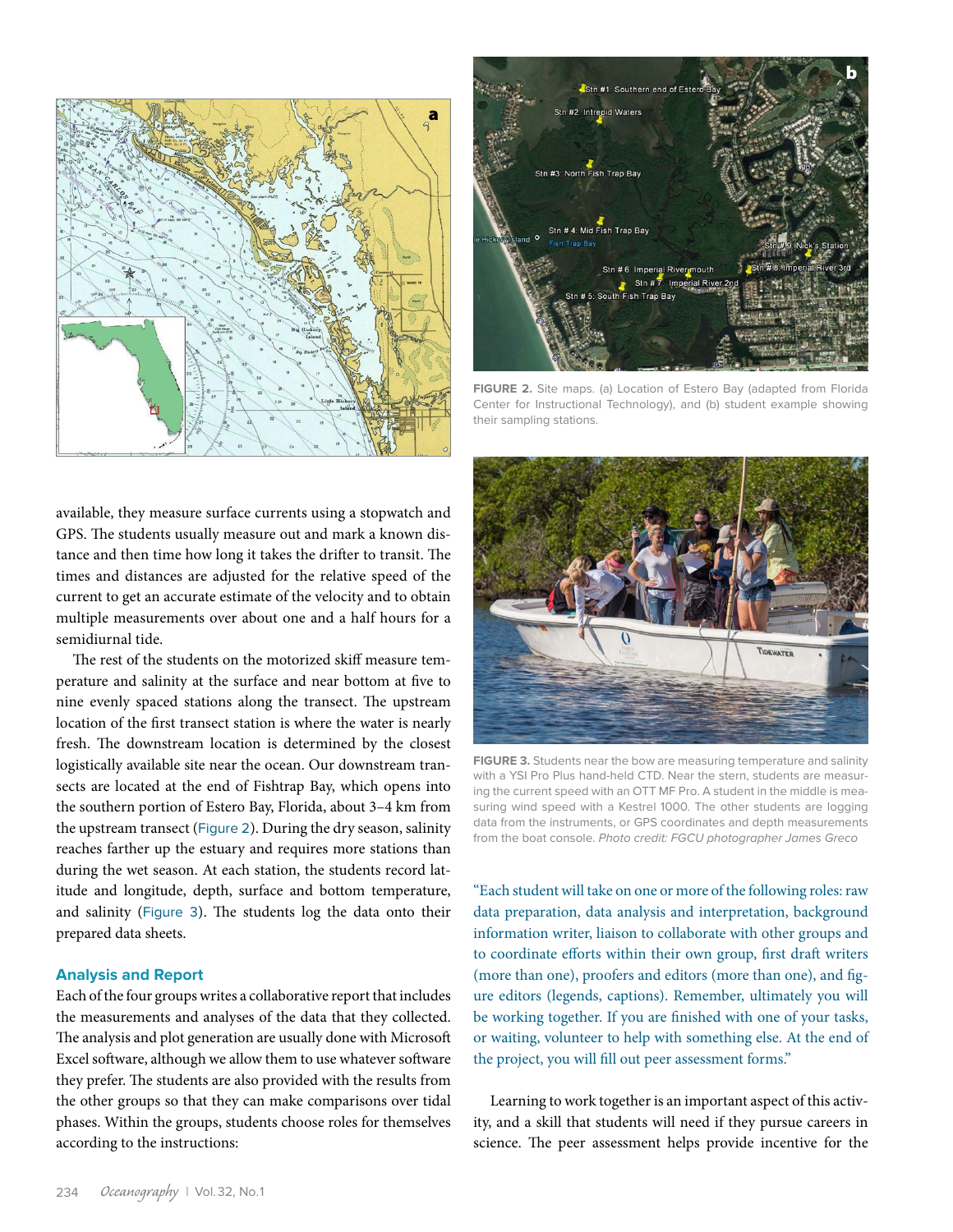members to participate and allows the instructor some flexibility in assessment should one of the members prove to be especially weak or strong in their participation. The peer assessments are ratings from 5 (superior) to 1 (weak) on each of the following attributes:

- Participated in group discussions
- Helped keep the group on task
- Contributed useful ideas
- Amount of work done
- Quality of completed work

# **Basic Report Instructions and Overreaching Questions**

#### Your written field report should include:

- **1. Short background of estuarine circulation and a description of the study site**
- **2.Site map with transect location indicated**
- **3.Materials and methods section**
- **4.Results section which should include:**
- Plots of along-transect salinity, temperature, and density for your transect; for each parameter, there should be two lines on the graph, one showing surface values and the other showing bottom values
- Time series plots of current speeds, both surface and bottom, from the stationary site
- Any other relevant results or observations that were made
- The calculations of the acceleration; the baroclinic, barotropic, and friction forces; and differences in water elevation along the transect.
- The values for the above forces calculated by the other groups (but it is not necessary to show all the calculations from the other groups)
- Your data in a table form in an appendix.

### **5.Discussion and conclusions**

- Your report should be written in a cohesive manner and should at a minimum address the following questions:
- Which force(s) were the most important to determining the current in the estuary? Typically, we are comparing the order of magnitude of the forces in question, so small errors in measurement should not make much difference to your conclusions.
- Do you see changes in stratification (the difference between surface and bottom density) between ebb and flood phases?
- Is density variability caused mostly by salinity or temperature? How do you know?
- Describe any spring neap variations in any of the above processes that you observed.

## **EXAMPLE RESULTS**

Students calculate the distance between stations using the GPS coordinates that they recorded and the Ruler tool in Google Earth. In the baroclinic pressure gradient calculation, *H* is the mean depth of the first and last stations. For friction calculations, the mean of the surface and bottom currents from all the stations is used. Some example results from a recent class and their captions are shown in Figure 4 and in Table 1. During this transect, the water was well mixed and the students unnecessarily went well past the extent of the salinity intrusion. For this reason, their calculations of the forces (Table 1) are based upon the first five stations. Though the Imperial River is relatively shallow,





saltier than surface water. (b) Temperature remained the same for top and the bottom water. into the Imperial River. Surface water (blue curve) is slightly lighter than in temperature. (c) The density decreases gradually from Estero Bay e.<br>Ta<br>Ite a slight variation in temperature as the surface water is slightly higher **FIGURE 4.** Example results and captions from student report. (a) Salinity decreases from Estero Bay into the Imperial River. Bottom water is slightly bottom water at each location for sites 1–7 as well as site 9. Site 8 has

TABLE 1. Example of student estimates of the hydrodynamic forces in the Imperial River, Florida.

| <b>TERM</b>                         | <b>VALUE</b>                              |
|-------------------------------------|-------------------------------------------|
| Friction                            | $2.06 \times 10^{-4}$ N kg <sup>-1</sup>  |
| <b>Baroclinic Pressure Gradient</b> | $-6.89 \times 10^{-6}$ N kg <sup>-1</sup> |
| <b>Barotropic Pressure Gradient</b> | $-2.1 \times 10^{-4}$ N kg <sup>-1</sup>  |
| Change in Elevation along Estuary   | $0.036 \text{ m}$                         |